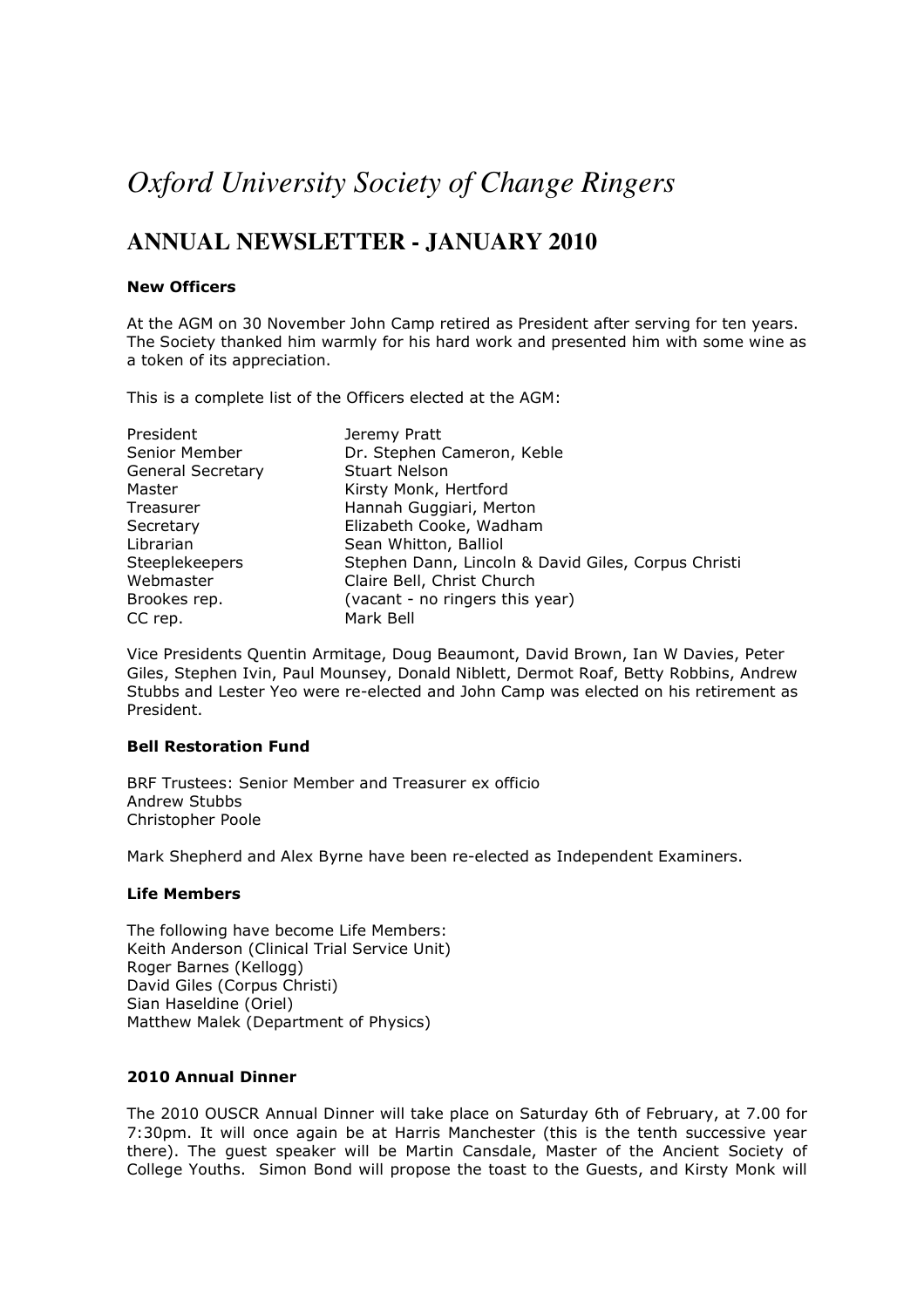reply for the Society. The Church Guest will be the Rev Dr Peter Groves, parish priest of St Mary Magdalen.

Tickets are now on sale for £50 to include a white wine reception, wine and port. The menu is: Rustic Minestrone Soup served with Parmesan Cheese; Guinea Fowl in Parma Ham with Marsala Sauce or Butternut Squash with Fetta Cheese and Caramelised Onions (vegetarian option); Prune and Armagnac Tart with Crème Fraiche; Cheese Board; and Coffee & Chocolate. As usual, there will be pre-dinner drinking on the preceding Friday evening, ringing on Saturday and coffee on Sunday morning. To book your tickets, please send a cheque payable to "OUSCR Dinner Committee" to: Kirsty Monk, Hertford College, Oxford OX1 3BW, enclosing a SAE, details of any dietary requirements, and seating preferences. The closing date for tickets is 24th January.

# Printed Newsletter

Following the mailing of this Newsletter, the dedicated account funding it will be exhausted. A number of members have kindly given donations in the last year - I will ensure that they continue to receive a paper copy. Anyone else who is not on e-mail or does not have internet access can get one from next year by sending a stamped, addressed envelope to Stuart Nelson, 22 Weirs Lane, Oxford OX1 4US. Alternatively you can ask a family member or friend to print the latest newsletter from the Society's website: http://users.ox.ac.uk/~ouscr/new/boring/newsletters.html. The latest Newsletter should be there some time in the first couple of weeks of each new year.

# Meeting Dates in 2010

The Society's business meetings are held on Mondays, and customarily take place in Exeter College. Please confirm the venue in advance.

TGM dates - the first Monday in term: Jan 18th, April 26th and Oct 11th. AGM date – the last Monday in Michaelmas term: Nov 29th.

# Society Ties

Last year there were just three Society ties remaining. This year in a minor miracle about half a dozen more were found by Michael Williams while sorting out the Society's filing cabinet in the ringing room at Mary Mag. Half of them were sold on the spot to tasteful and well-dressed undergraduates, so the number remaining is six. The price is being held yet again at  $E3.00$  each. They may be purchased from the General Secretary.

# The Annual Tour

Monday 5th April - Thursday 8th April 2009 (Easter Week).

The tour will be based near, but not in, Cambridge. Huntingdon is the option being currently investigated. As there was no volunteer for overall arranger, different people will organise each day.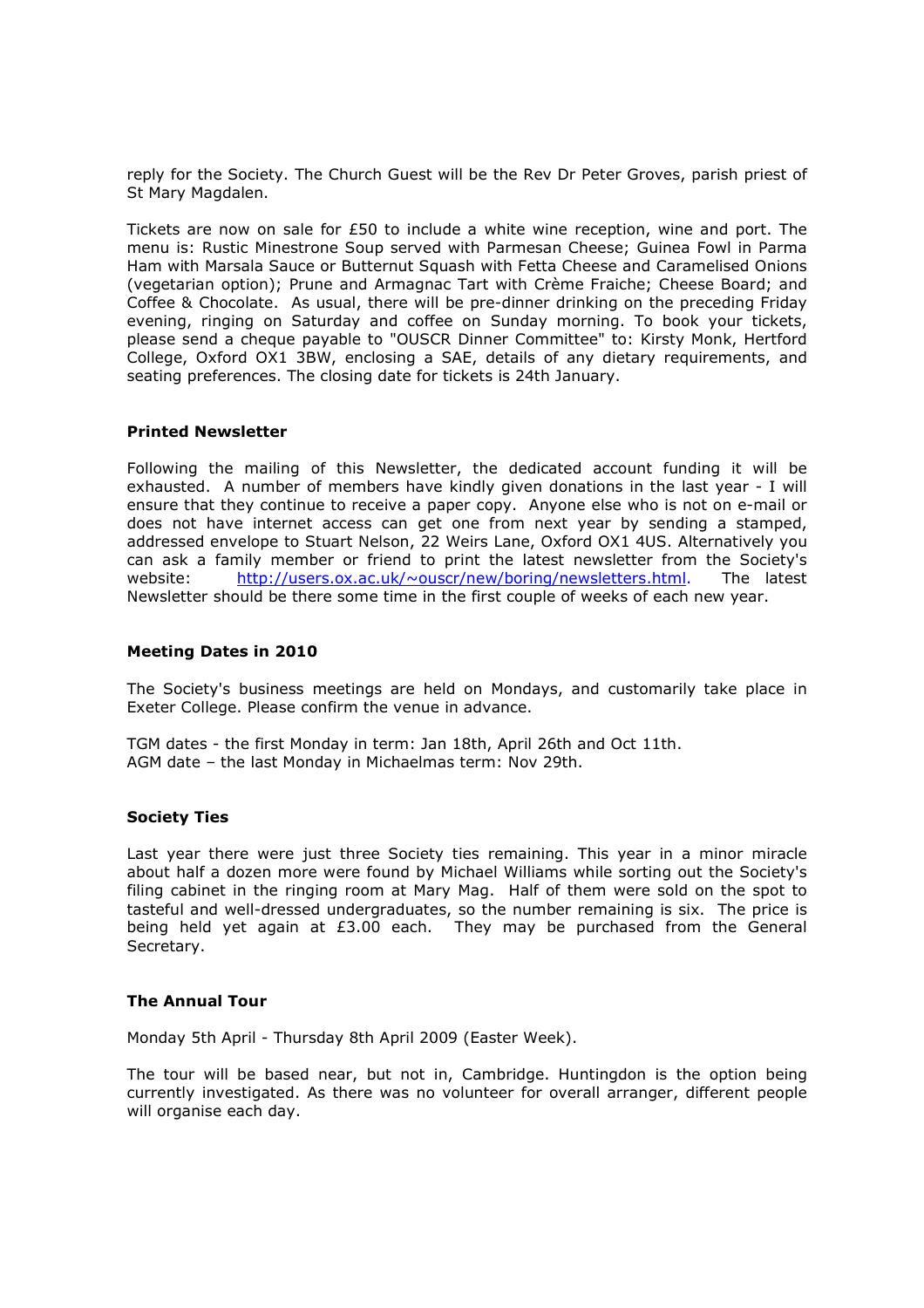On Easter Monday, we shall go to Peterborough. We have the cathedral for a peal in the morning, but those not involved in this can ring elsewhere. Nigel Herriott is organising Monday.

On Tuesday, we shall go to Cambridge and ring at the city centre towers, including the new 12 at Great St Mary's and the Catholic church. Richard Smith (CUG and steeplekeeper at GSM) is organising this.

Wednesday will be based around Ely and will be organised by Paul Mounsey.

Thursday will be spent south of Cambridge and is being organised by Ian Davies.

John Camp is organising accommodation and transport and acting as co-ordinator.

No doubt there will be people present from Easter Sunday until Friday morning. We hope that as many of you as possible will come for all or part of the tour.

# The Society's History

Copies are available for £30 each (including postage and packing), made out to 'OUSCR History', from the general secretary.

#### Address List and Websites

The General Secretary maintains the Society's address list, of nearly 330 members. The vast majority are now on e-mail. If you would like a copy of the list, either electronically or on paper, please ask.

Email addresses are held on the website and by the secretary, but the master list is maintained by John Camp for use on the mailing list. This is used for important announcements and the dissemination of this Newsletter, and all members are strongly encouraged to join it. You can do so either by e-mailing ouscr-admin@bellringers.net or by visiting http://www.bellringers.net/mailman/listinfo/ouscr\_bellringers.net.

19 members are currently lost. If you can help us trace any of the following, we would be grateful:

Catherine Bannister, Rosemary Clark, Paul Crane, Lindy Ellis, Maurice Gray, Andre Gren, Sally Hawksworth, Douglas Hird, Anne Lambert, Andrew J Loveland, Jeremy McCabe, Melanie Milan, JD Mozley, David Newman, Nigel Sheppard, Richard Tapper, C Turnbull, AJ Vincent and Jonathan Wilson.

Please be sure to tell us if you change e-mail address.

The OUS website can be found at http://users.ox.ac.uk/ $\sim$ ouscr. There is also an online peals database http://www.ouscr.org.uk/peals/ and a non-residents area ('Badger's World') http://myweb.tiscali.co.uk/ousgensec/.

# Tewkesbury Shield 2010

On 1 May 2010, the OUS will be participating in the annual Tewkesbury Shield, ringing a plain course of Cambridge Surprise Royal. Eligibility is not restricted to Resident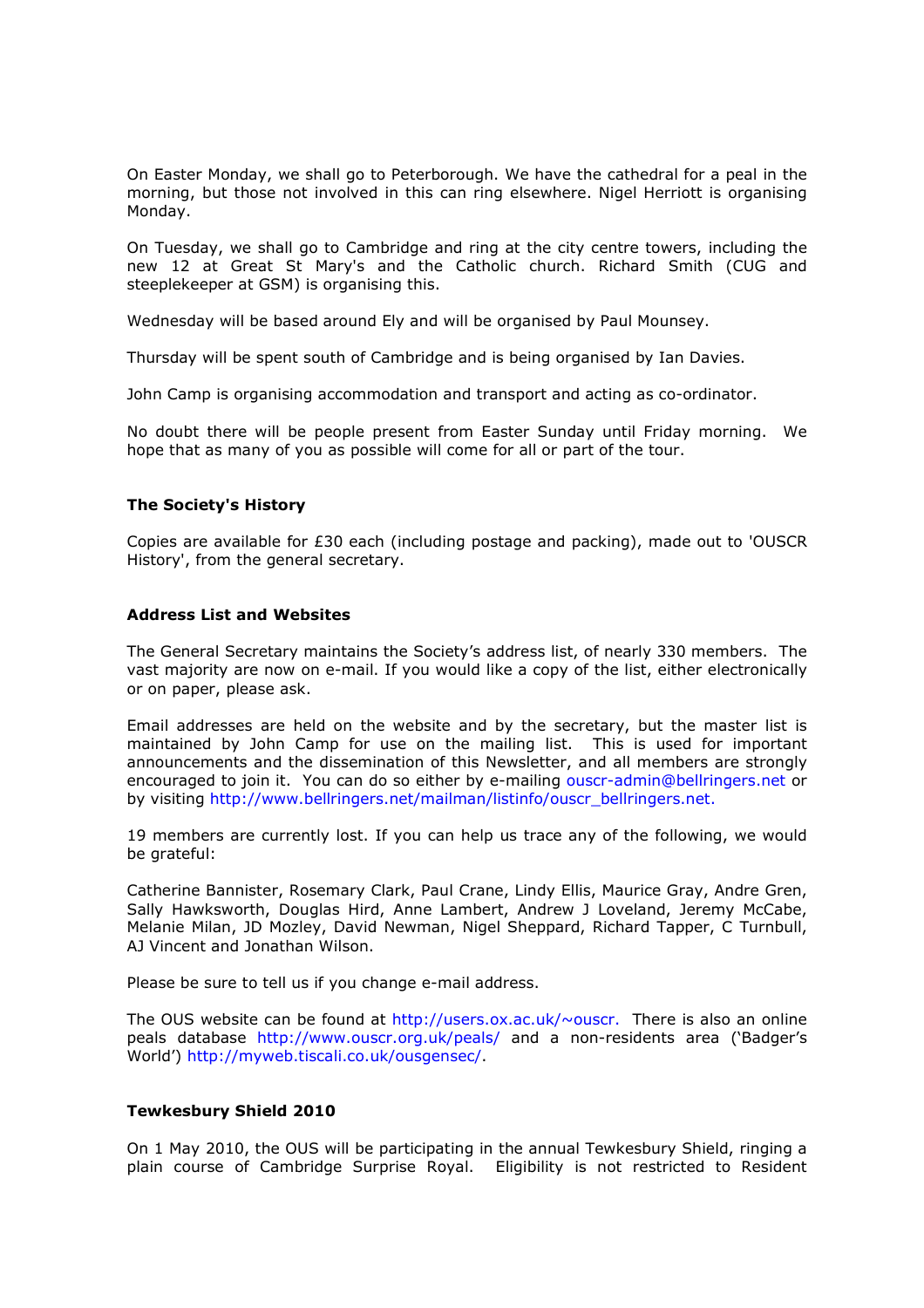members - any life member of the Society can also ring. The Master, Kirsty Monk, is organising the band and is keen to hear from any member who would like to ring for the OUS and who can take part in practices between now and then. Please contact her kirsty.monk@hertford.ox.ac.uk – for more details.

This year's competition will be heavily Oxford-centric, as the Oxford Society and the Oxford Diocesan Guild are also participating.

# 275th Anniversary of the Oxford Society

As readers of the Ringing World will know, 2009 was celebrated as the 275th anniversary of the Oxford Society of Change Ringers, of which many members of the OUS are also members. As well as numerous peals, the festivities revolved around an informal ringing day on 25 April and a formal dinner in Balliol on 5 September. The ringing day involved splitting the participants into teams for a series or ringing-related challenges, including eight-bell, twelve-bell and raising and lowering, as well as plenty of refreshments. The dinner was preceded by simultaneous ringing at all the Oxford city centre towers.

# Residents' Review

Bob Wallis, the immediate past Master, writes:

Resident members of the Society continue to ring and socialise in Oxford as strongly as ever. Tuesday practices at Mary Mag are well supported, and the pre-practice quarter peals have seen many successes. Monday night St Thos practices also do well, but this year have had more focus on more advanced 8 bell ringing than 10 bell ringing. We continued to have a termly 12 bell practice at Reading, always a worthwhile occasion, and an opportunity for residents who rarely ring on 12 to improve in this area. Continuing thanks to everyone who supports practice nights.

Service ringing has continued much as before, with 9am quarter peals at St Thos striking fear into the hearts of the hungover, followed by Mary Mag ringing. Fortnightly SMV and New College ringing has provided some good ringing, including a quarter peal at SMV and a Remembrance Sunday quarter at New College. The loss of St Ebbe's for service ringing last March was a shame, but it's hoped that following some inspections from the Diocesan bells advisor and White's that ringing will be able to resume soon. We also had news in November that the gudgeon on the 4th at SMV is broken, so service ringing there may have to cease for the time being.

The batch of learners from 2008's freshers' fair continued to improve through Hilary and Trinity, ringing call changes by the end of the year. 2009's freshers' fair saw record recruitment with over 30 people turning up to the first teaching session at Mary Mag. Numbers have now reduced to a more manageable level, and teaching is going well. We also gained a good number of already proficient freshers.

Peal ringing was less successful than normal this year, with only 2 being scored, though the residents keenly ploughed through 50 quarter peals.

The termly outings were successful again this year. John Camp took us and the CUG around Northampton last Hilary, and Kirsty Monk organised the summer outing to the east of Oxford. Thanks to them for their efforts, and to everyone who turned out to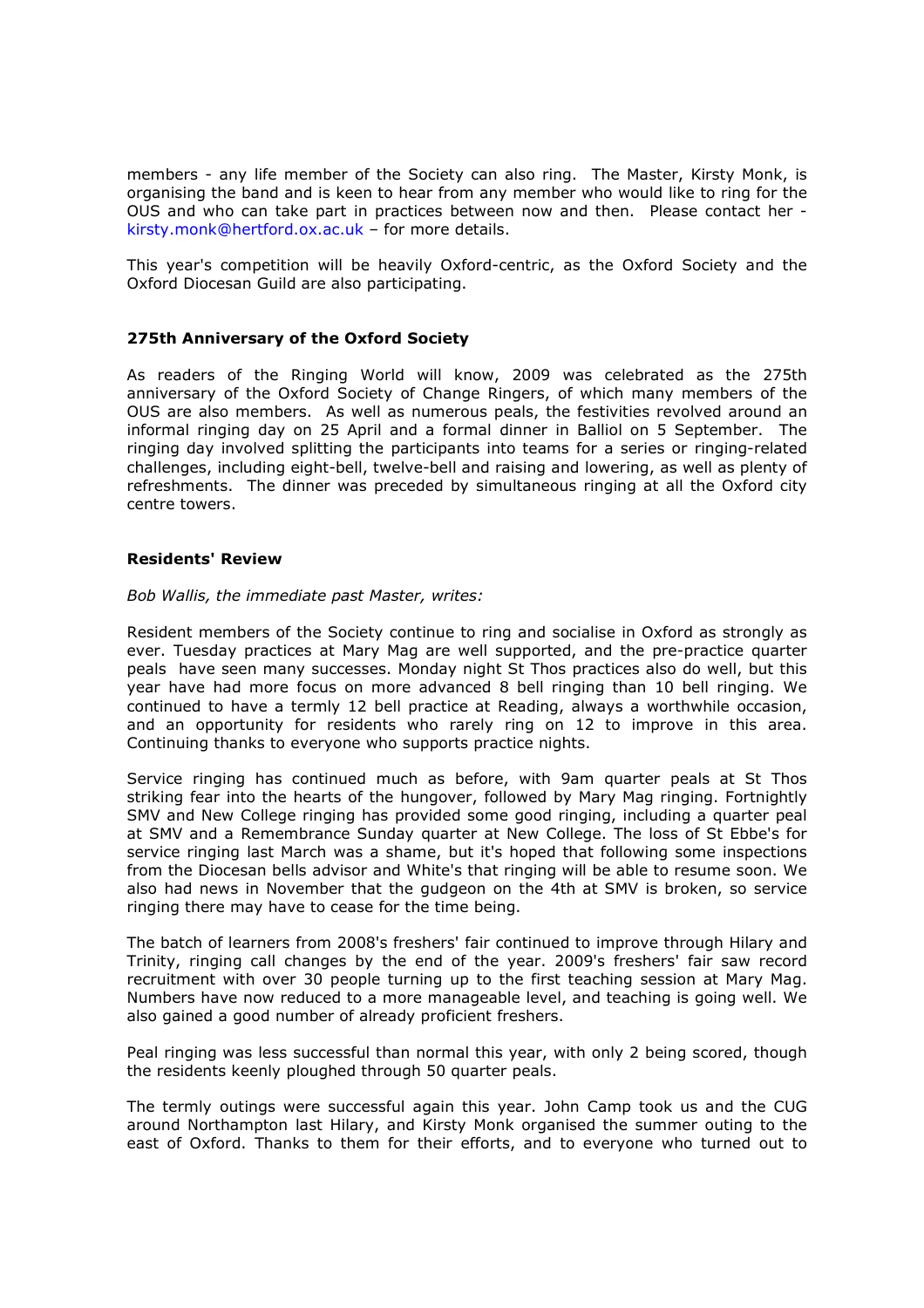support enjoyable days. The OUS's other regular events, the dinner and tour were also enjoyed by residents.

This year's SUA striking competitions were held in Oxford, and I'm very pleased to report that the OUS won both the 6 and 8 bell competitions, and can also be proud of organising a very enjoyable weekend of events for those attending. Many thanks to everyone involved in this, and with everything else throughout the year.

# Bob Wallis

Congratulations to the residents on another SUA triumph – the OUS has now won the 8 bell competition for four years running and the 6-bell competition for the last three years.

# Ten years as President

#### John Camp writes:

I have enjoyed my time as President and have been proud to occupy the post. Thank you for giving me the opportunity to do so (and for the wine – a judicious selection of claret and burgundy). The nature of the job has changed over the years. I don't recall that Canon Wigg had a lot to do with the resident members, though he was conscientious in attending AGMs and the annual dinner, when it became part of the society's calendar.

Undergraduates, and even the increasing number of people staying on for further degrees, cannot provide much continuity. Once upon a time, the dinner could be organised by a student whose college had an amenable steward. Today, a college is likely to have a 'conference organiser' or 'facilities manager', who prefers to deal with someone more established. Unlike our friends in Cambridge, we have had very few members who have stayed on as college fellows. I am pleased that we now have such a good relationship with Harris Manchester College. We shall be holding our tenth consecutive dinner there in 2010.

The job of President (as I have seen it) has been about liaison between the residents and the non-residents and trying to ensure, without micro-meddling, that the society operates smoothly as an entity. Websites and email make communication easier, while increasing the need for co-ordination between the people who run these things. Older members can be a source of advice, and that role is widely shared among the 'badgers', as we have come to be called.

Regrets? One is that I haven't been able to do much ringing during my time of office, for various health-related reasons. Another is that the society has rung nearly all its tower-bell peals during the last ten years at St Thomas's and St Mary Mag's. Lovely bells; easy to get for peals; but too seductive. Come on! Where are the peals on difficult bells and in lovely Cotswold village towers? My final regret is that the last ten years have passed so quickly.

I know that Jeremy Pratt will do a good job and I wish him lots of happiness in doing it.

John Camp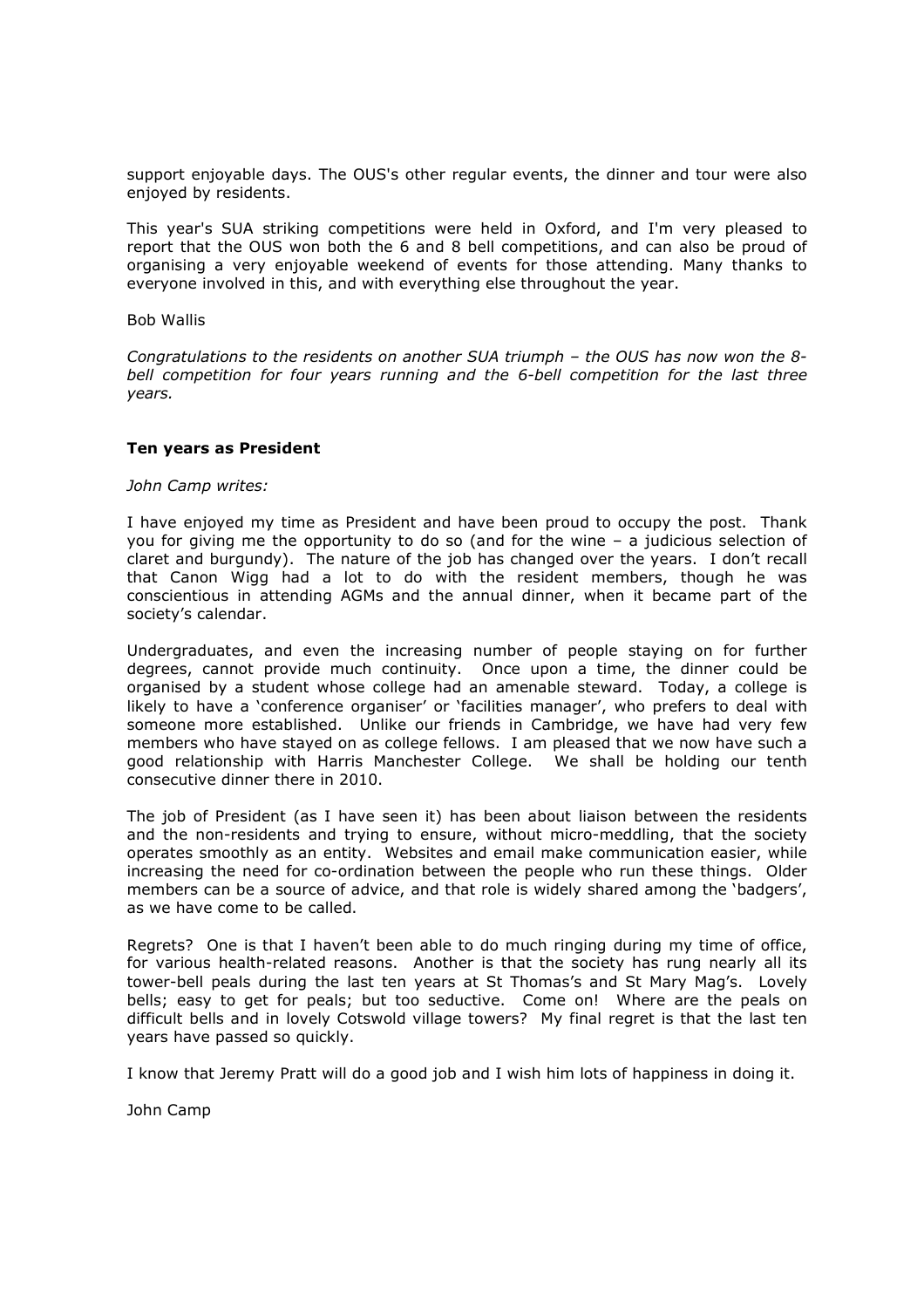# From the new President

#### Jeremy Pratt writes:

It is indeed an honour and a privilege to have been elected President of the Society, and I will endeavour to serve the Society to the best of my ability. Past Presidents I have known (Elliott Wigg, Rodney Meadows, Andrew Stubbs and John Camp) present a variety of role models, and it is hard to know which to choose to follow. Not only has Exeter College now produced two Presidents, but the small village of Chearsley (population around 500) on the Bucks/Oxon borders where I live has also produced two – Elliott Wigg was Vicar of the parish when he was elected.

My principal task here is to thank my predecessor, John Camp, who has served as President of the Society with distinction over the last ten years. He has devoted much time and effort to the Society, and the Society has benefitted considerably from his contribution and wise counsel, and in particular for his development of the communications across the whole membership. We are most grateful to him, and I hope he will continue as an active participant in Society activities. I am particularly grateful to him for ensuring that organisation of the 2010 Tour was not left to his successor, and I do encourage members to support it.

I look forward to seeing many of you at the Dinner in February.

Jeremy Pratt

# Members' News

Peter Hughes () married Jenny Ellins in October 2008 and now lives in York. He is a member of the Minster band and rang in the final of the National 12-Bell Contest at St Paul's Cathedral in 2009, where it was good to bump into OUS contemporaries Mike Ovenden and Phil and Liz Barnes.

# **Obituaries**

Jenny Orchard (nee Unsworth, St Hugh's College 1967-1970) died on 26 October 2008.

Nigel Orchard writes:

Jenny Orchard died on 26th October of a rare form of cancer, diagnosed in July 2004, and for which only palliative treatment is available. She was 60 years old.

Jenny and her twin sister, Sue, learned to ring at Oxford where Jenny was reading for a Physics degree. I was also at Oxford and we met through ringing which I had started just before I came up. Though we were good friends at Oxford, we did not get together seriously until a few years later and married at St. Cross, Oxford, in March 1973 in the presence of many ringers who are still close friends. It was pleasing to us to be part of that select band of husbands and wives who were each members of the Society. Having got her degree in Physics and rung her first peal, Jenny moved to London to start the long road to qualifying as a doctor and rang with the ULSCR for which she was for a time the Treasurer.

She was not a prolific peal ringer, her total being 112, but there were few years after her first peal in which she did not ring at least one. With reduced family commitments as the children grew up, she rang more peals and rang five, including three of 8-spliced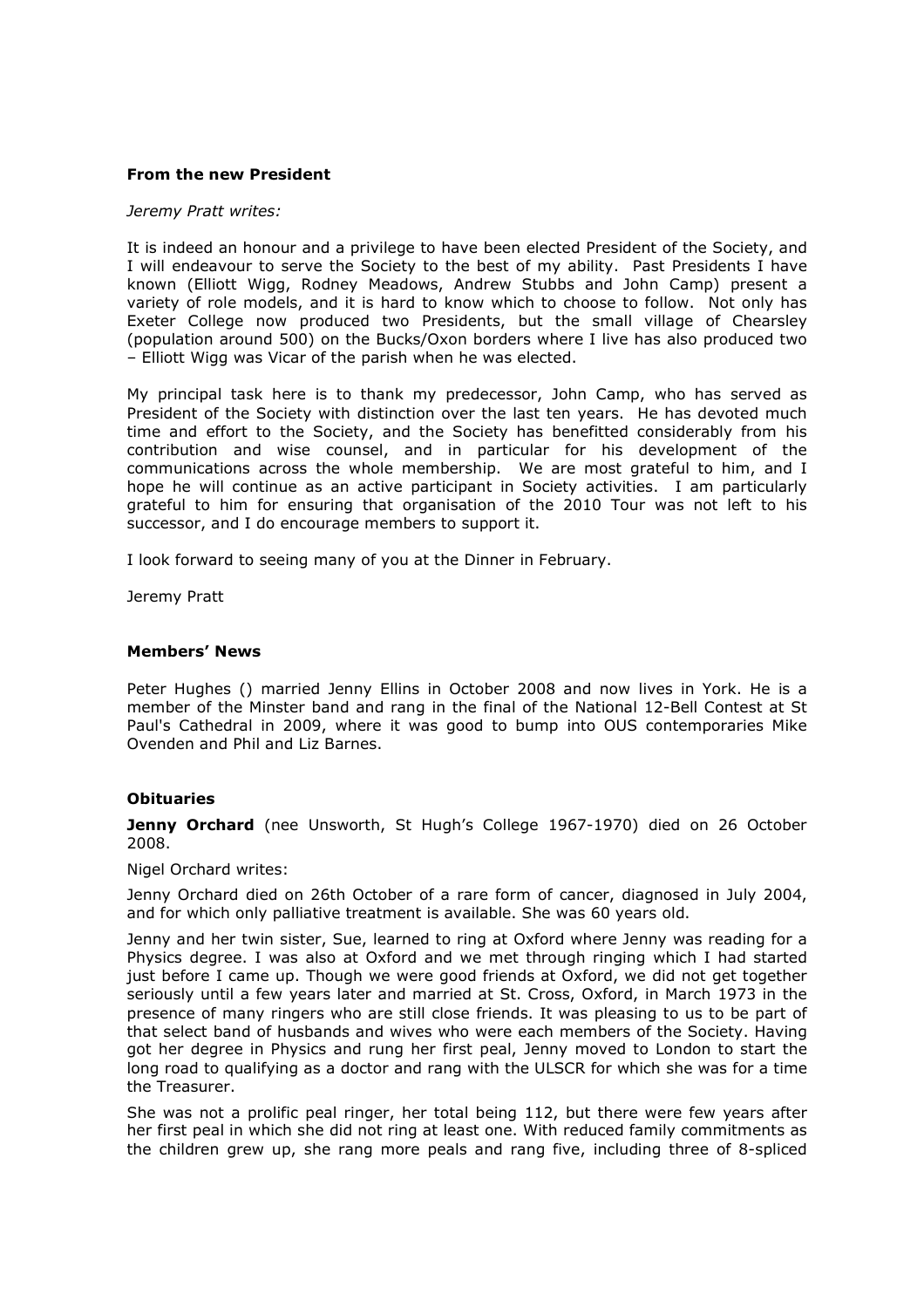surprise royal, in 2004 before the illness struck. She rang three peals of cinques. She rang 17 peals for the Society, the first in 1972 and the last (at Jewry) in 2003.

My career caused us to move quite a lot and we were at various times members of the band at: Hart St. London, Radyr, Llandaff, Chelsfield, Christchurch Priory, Milford on Sea and St. Thomas's, Salisbury. She was a good striker and strong supporter of Sunday service ringing and the local practice. For a time she also rang with the handbell band organised by Maurice Bailey and the late Flora Stocker at Milford.

This regular moving, and her concentration on bringing up the family prevented her from becoming a consultant, but latterly, at Bournemouth, she was a consultant in all but name. Her work in developing a practical test to help decide which Chronic Lymphocytic Leukaemia patients needed urgent treatment and which could be managed nonaggressively brought her international recognition and she presented a paper on this at the American Society of Haematologists' meeting in Philadelphia in 2002.

She was a loving and supportive wife and mother. Robert and Melanie, our children, both learned to ring but now rarely do so. She was a good cook and organiser and many will remember fondly the picnics, dinners and house parties she arranged and catered for.

Her cancer was both rare and unpredictable in its course but she bore it with great courage and lack of complaint, her concern being always to minimise its impact on her family and others. Apart from a few months in 2005 following her major operation in January that year until the premature and aggressive return of her tumours in that October, she and her family lived with an expectation that she could go into a rapid decline at any time. This was hard for the family, and also hard for her friends to maintain support from a distance over such a period. But the ringing community is a caring one and we have been massively helped by the sustained contact and thoughts of so many friends we met through ringing, many of whom attended the funeral at St. Thomas's church and contributed to some very good open ringing.

William H Jackson (Christ Church 1953-1957) died on 13 April 2009.

David C Brown writes in the Ringing World (extracted):

Bill Jackson died on Easter Monday after a long illness. There can have been few ringers more enthusiastic about the art of change-ringing – and particularly about handbell ringing – than Bill. He was born at Tadcaster in 1935, the son of a ringing father, Gibson Jackson. He learned to ring at Hatfield, South Yorkshire, as a young lad under his father's tuition. Bill clearly showed promise from an early age, and one of his first appearances in The Ringing World was as a 13-year old, conducting a quarter peal of Bob Minor in July 1949 at Carlton-juxta-Snaith with a band of boys aged 11 to 13, including his 11-year-old brother.

At this time there was a thriving peal ringing scene in South Yorkshire and Bill was soon part of this. His progress was astonishingly rapid. He went from ringing his first peal (Grandsire Triples in August 1949 at Campbell) one day after his 14th birthday to his first of London Surprise Major just eight months later. Several famous names appear in his early peals, including Ted Cawser, who called many of his early peals, Eric Critchley, Martin Thorley and Ralph Edwards. The bulk of his ringing at this time was done locally in South Yorkshire.

Bill's enduring interest in a love of handbell ringing was kindled from an early age. His first handbell peal – Plain Bob Major – was only his ninth peal when he was just 14.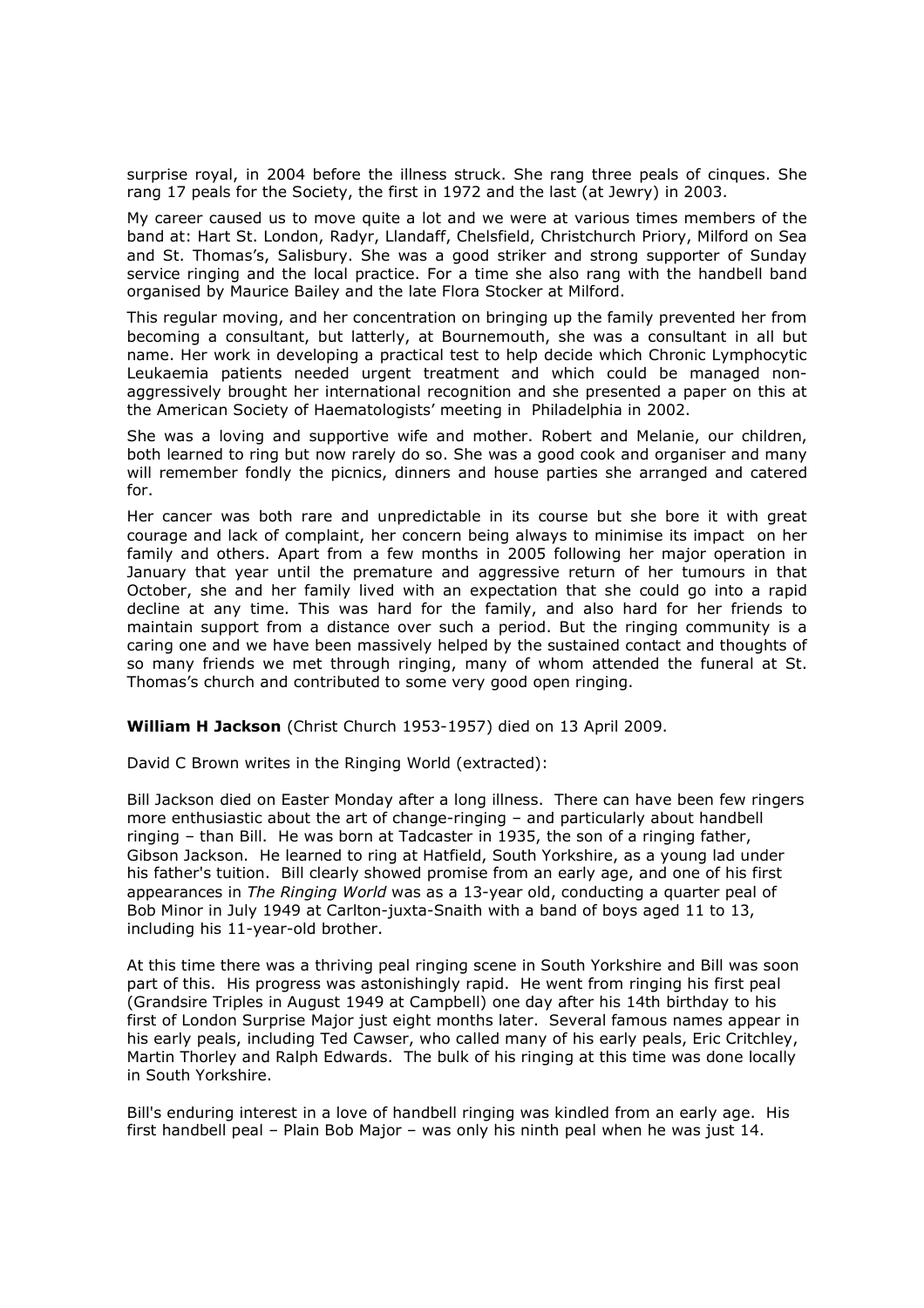Bill's peal ringing activities went rather quiet in 1951 and 1952 and this may have been because he was devoting himself to his school work at Doncaster Grammar School. This diversion from ringing paid off because in 1953 he won a scholarship to Christ Church to read Greats. In Oxford Bill rang with the OUS and it was not long before his name began to appear in peals rung for the Society. However, he seems to have struck a balance between ringing and other activities during his four years in Oxford, because he was not a prolific peal ringer at this time. In all he rang 22 peals while a resident member. From a ringing point of view this was a good time to be in Oxford, because members who were either resident or returning regularly included some very notable members of the ringing fraternity. Among the names appearing in Bill's records are those of Peter Border, Wilf Moreton, Stephen Ivin, Don Niblett, John Spice, Rodney Meadows and Robin Turner. After he left Oxford in 1957 he was relatively little involved with the OUS, although he appeared in 'opposition' territory on Easter Monday 1959 with an OUS peal at Great St Mary, Cambridge.

Bill moved to the London area after university and entered a career with ICI, first in advertising and then in marketing. From the late '50s to the mid-'60s he was relatively inactive as a peal ringer, probably partly because of the demands of his career. It was also during this period that he met Heather, whom he married in 1963. They had three children: Edward, Richard and Clare, who were born in 1965, 1967 and 1968 respectively. He was very involved at this time in local ringing, primarily at Kingstonupon-Thames and in the Surrey Association.

In 1967 with a change of jobs to Miles Laboratories in Stoke Poges, Bill moved to Maidenhead, and rang for a time at Cookham. One of his most notable achievements in ringing at this time was his participation in a peal of Bristol Surprise Maximus at High Wycombe in January 1968. Up to this time, the method had only been pealed in Leicester by Harold Poole's band (the first peal was in 1950). Following practices in the Thames Valley area, a peal was successful, conducted by David Hilling, with Bill ringing the fourth.

Somehow he found time between career, marriage and ringing to pursue an interest in rowing, and was a keen oarsman with the Thames Rowing Club. However, at the end of 1968 a major change in his and his family's life occurred with a job move to Toronto in Canada, still with Miles Laboratories. This took Bill to bell-less territory, the Toronto twelve not at that time even being a gleam in anyone's eye. Bill's time in Canada saw some of his most energetic and prolific ringing activity. It was not long before he had made contact with other 'ex-pat' ringers living in the area, and the next few years saw a stream of handbell peals with David Ingram, John Owen and Derek Sawyer.

The next few years saw very productive collaborations with the Smith College (in Northampton, Massachusetts) ringers as well as ones from Boston and Washington Cathedral. A major breakthrough both for him and North American ringers was the step from Plain and Treble Bob methods to Surprise. In October 1971, with a peal of Norwich Surprise Minor, Bill, Marj Batchelor and Geoff Davies rang their first of Surprise in hand and the first in North America. The move to Major was accomplished with peals of Yorkshire in October the following year. In order to get in practice for this, Bill would apparently ring the method on a randomly chosen pair of handbells to the background sound of Bristol Major on tower bells in order to find a basic rhythm to ring to! Finally, Yorkshire Royal was achieved with peals in August and September 1973. Bill also called the first peal of Maximus in North America with a handbell peal of Kent in October 1971.

Perhaps an even bigger milestone was the accomplishment of the first peal of London Surprise on handbells in North America, which Bill conducted in November 1973, the other ringers being Martha Locke, Ann Martin and Alice Parker. Bill had got in some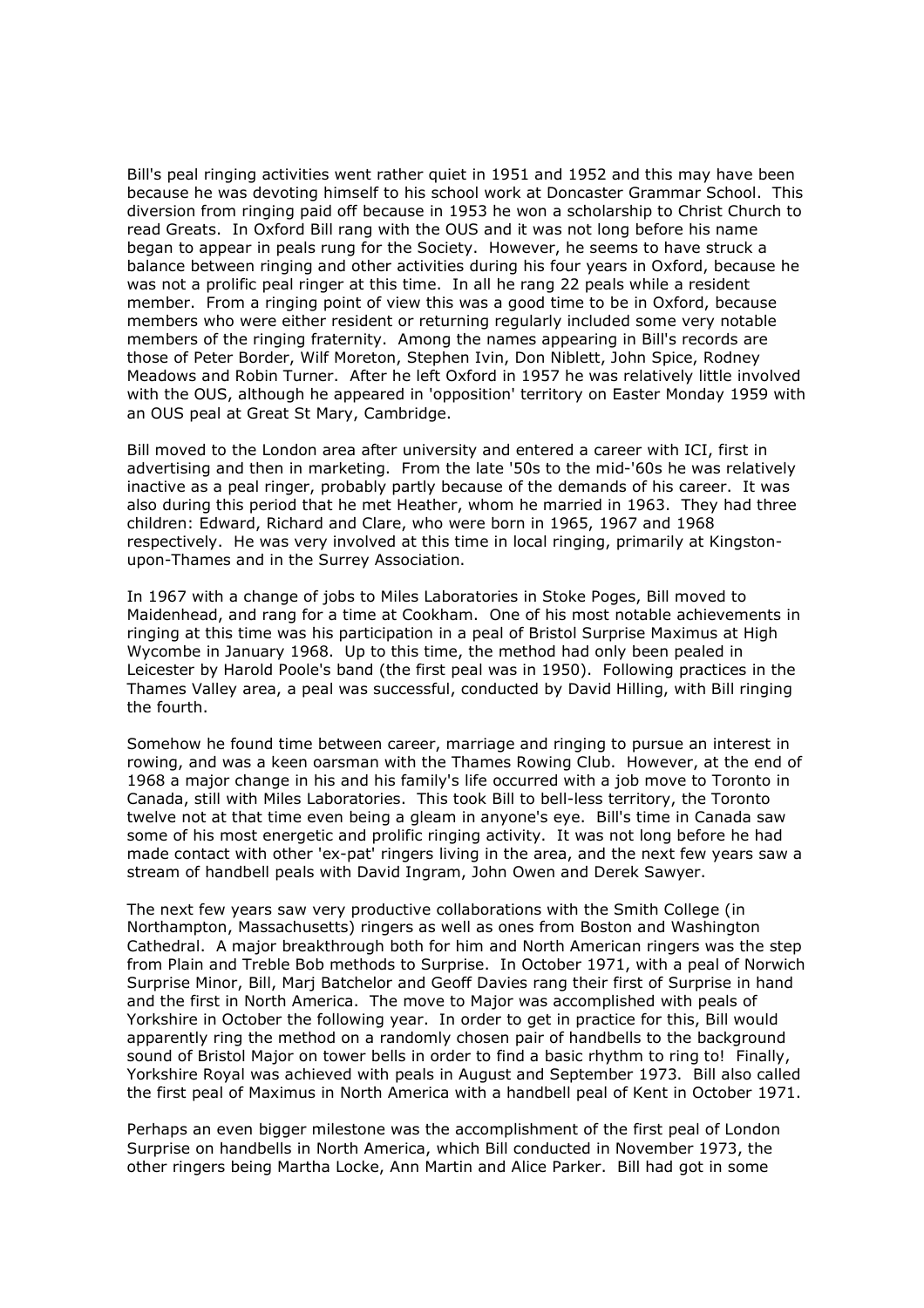intensive preparation a few weeks before when, on a visit to England, he rang his first two handbell peals in the method with some expert help from John Mayne, Chris Woolley and Roger and Kath Baldwin. The North American milestones were only achieved after considerable practice and failed attempts, often during long weekends where most had driven huge distances to ring together. During this time the North American Guild of Change Ringers was formed and Bill was a founder member. The Guild came into being in 1972: Bill was the first Secretary/Treasurer and later served as Central Council representative from 1978 to 1995.

The North American period in Bill's life came to an end in 1974, when a work move to ICI Pharmaceuticals took him back to England, where he settled in Wilmslow in Cheshire. Still fired with the enthusiasm that had sustained his ringing in America, it was not long before Bill became deeply involved in handbell ringing in Cheshire. Bill was a welcome addition to the handbell peal band and soon took over the organisation of the group. During his time in Chester Bill rang 162 peals for the Chester Guild. A notable performance during this time was the record length of 13,664 Yorkshire Surprise Major on handbells with David Atkinson, Bob Smith (who conducted) and Alan Scholfield. This record stands today.

Apart from handbell ringing, Bill was a regular tower bell ringer at Prestbury, where his three children all learned to ring, and then at Wilmslow. He rang an occasional tower bell peal but most of his Cheshire peal ringing was on handbells. Although Bill was a proficient conductor and had called many of the peals in North America, he did not really enjoy it, and for the most part he was happy to leave the conducting to others. Bill's forte was planning, and long before computer spreadsheets he had his own paper version, on which bands and peal attempts were planned out for several weeks ahead. Changes to his planned arrangements were not well received!

Towards the end of his time in Cheshire, Bill's life went through some major upheavals. He embarked on a major career change. Becoming disillusioned with corporate life he decided to set up his own business. He settled upon a pizza takeaway business and opened a shop in Burnage in 1980. It was also around this time that his marriage to Heather ended. The upshot of these life changes was that he did very little peal ringing in 1978 and 1979. In 1981, in search of a clean break he decided to move from Cheshire and settled in Norfolk, where he set up a pizza business in Norwich.

His time in Norfolk was very fulfilling and happy on several fronts. He met Jill at his local squash club and they married in 1982. Jill was then a nurse at the Norfolk and Norwich Hospital. They bought an idyllic country cottage at Brandon Parva near Wymondham, and this was the setting for many happy days of handbell ringing. Those who visited found the last few courses of peals particularly difficult because of the delicious cooking smells coming from the kitchen as Jill prepared the post-peal repast. Bill was also at this time applying his able business brain to getting his pizza shop off the ground and financially profitable. This was a period when the large chains had not yet started to corner the market in Norfolk and Bill found the Norwich public took to his delicious fare. As with all his activities, Bill took intense care and researched recipes thoroughly to ensure that the products sold by his business were first class. For a time, he ran both a restaurant and a takeaway business.

On the tower bell ringing front, Bill became a member of the St Peter Mancroft band in Norwich. Bill undertook a project to extend the repertoire and improve striking. In typically thorough fashion, he took the band back to basics and even got the band to ring with one handbell each in order to appreciate how perfect striking could be achieved. At the same time, Bill's move to Norfolk and enthusiasm for handbell ringing had not escaped the notice of those in not too distant Cambridge, where there was also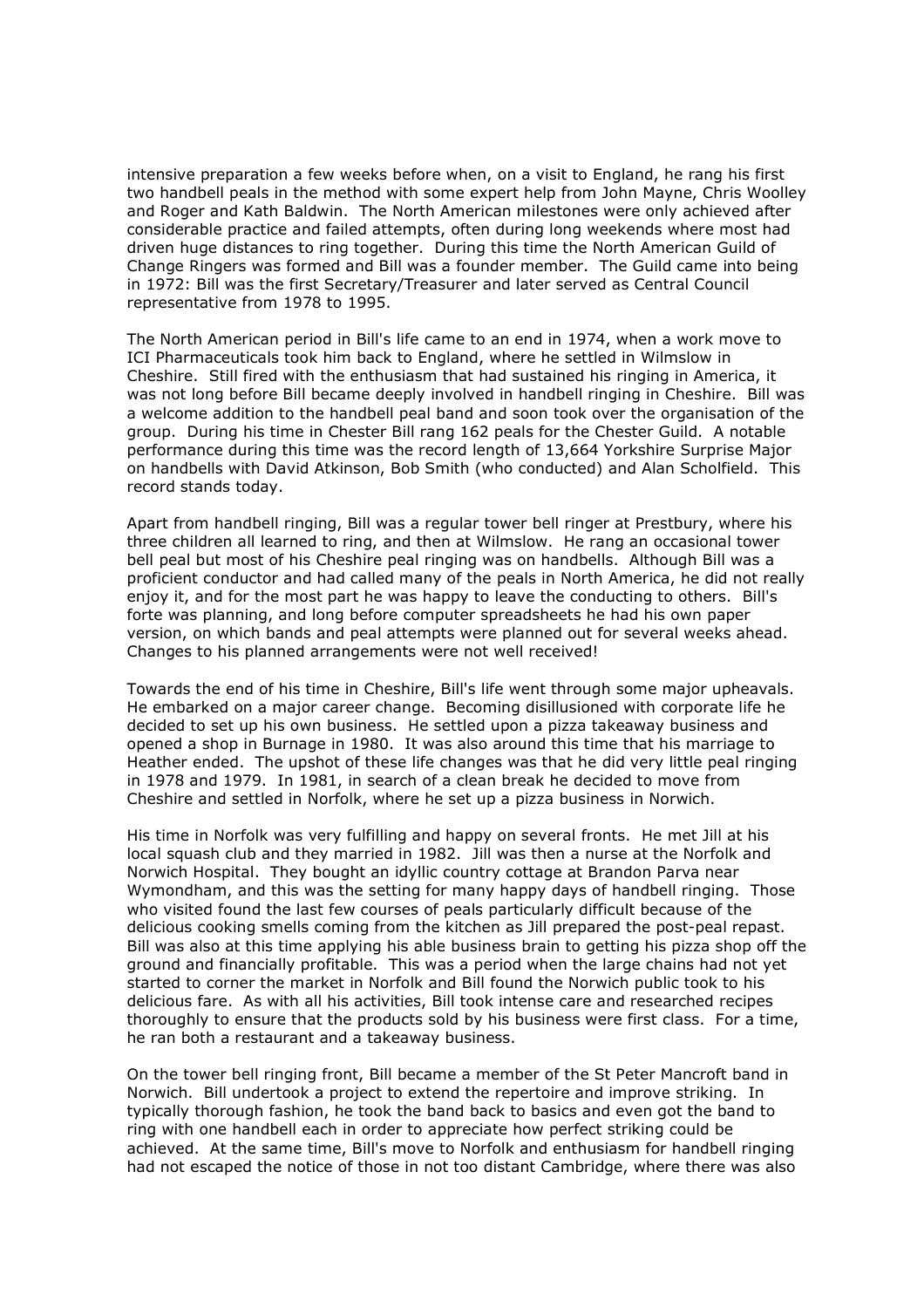a body of keen and capable handbell exponents. In the early '80s the Cambridge ringers were starting to break into Surprise ringing on higher numbers on handbells. In 1984 Bill made his first forays across to Cambridge for peals of London Royal and Spliced Surprise Major, followed in 1985 by peals of Cambridge Maximus. It was a particular pleasure for him to be reunited in many of these peals with Marj Winter (nee Bachelor), now living in Cambridge following her marriage to Alan Winter.

From 1988 onwards he began to move into much more difficult territory when the Cambridge band embarked upon an 'alphabet' of Surprise Maximus methods. For the next three years Bill was involved in peals of over 30 different Maximus methods of varying degrees of difficulty, some right place but also many wrong place London and Bristol variants. The culmination was a peal of Zanussi Surprise Maximus in June 1990. Two particular highlights of this period stand out. The first was a peal in a method of his own devising named after his home village: Brandon Parva Alliance Maximus – a London variation. The second was the record length of 15,047 Grandsire Caters rung at his house on June 29th 1989. Despite his fascination with complex methods and the mental stimulation they provided, Bill loved the music of Grandsire Caters and this was shared by several ringers in the Surprise Maximus band. There was therefore great willingness to go for this record. With an extremely musical composition by the late Albert Tyler, the peal was accomplished virtually without blemish. The umpires included Albert himself, as well as that great Norfolk veteran and advocate of Grandsire Nolan Golden. (The peal was rung on Bill's own beloved set of bells which he had commissioned from Whitechapel. In typical fashion, Bill had stipulated that his bells should have 'a lot of metal' and wanted bells a size larger than would be normal for the key he specified. After some heated discussion with the Foundry he eventually had his way.)

The alphabet peals were only the beginning of Bill's involvement with technically hard handbell ringing. In 1990 and 1991 he was a participant in the bands that rang the first peals of Cambridge and Lincolnshire on 16 bells. Then from 1992 until 1995 he was a central member of the band that tackled an alphabet of entirely new methods, some of ferocious difficulty for handbells, named after Fens. The performances of the band were captured in an unusual way when Jill, Bill's wife, a talented artist, painted a striking picture called 'The Fenmen', which was later marketed as a jigsaw.

For these peals and many others, Bill would typically join forces for the journey over with the late Frank Price, who lived part of the way along his route at Newmarket. The combination of the two was a rich source of anecdote. Frank was a handbell ringer of exceptional talent, but perhaps had less dedication to scoring peals and tackling complex methods than Bill. On one occasion when Bill picked Frank up on the way to a particularly difficult peal, Frank remarked on seeing Bill's blue line: 'you can tear that up and throw it out the window, Bill'. The rest of the journey was spent with Bill (successfully) trying to persuade Frank to tackle the method after all.

In the early 1990's, those who rang with Bill regularly became aware that all was not right with his health and he revealed that he had been diagnosed as suffering from multiple sclerosis. Bill was determined that MS should not curtail his activities and he battled determinedly against the increasing ravages of the illness, maintaining a dedicated fitness regime. He retired from his business in 1994. Increasingly he found handbell peals draining and had to give up tower bell ringing. In his last few handbell peals he was so determined that he would strap himself to his chair, because he could no longer haul himself back up if he slipped from being upright. Jill and Frank would between them transport him to peals when he could no longer drive. His last few peals were in 1998 and were memorable ones: Bristol Maximus in January, Stedman Caters with Quilla Roth – one of his old American friends – in March, and finally a complex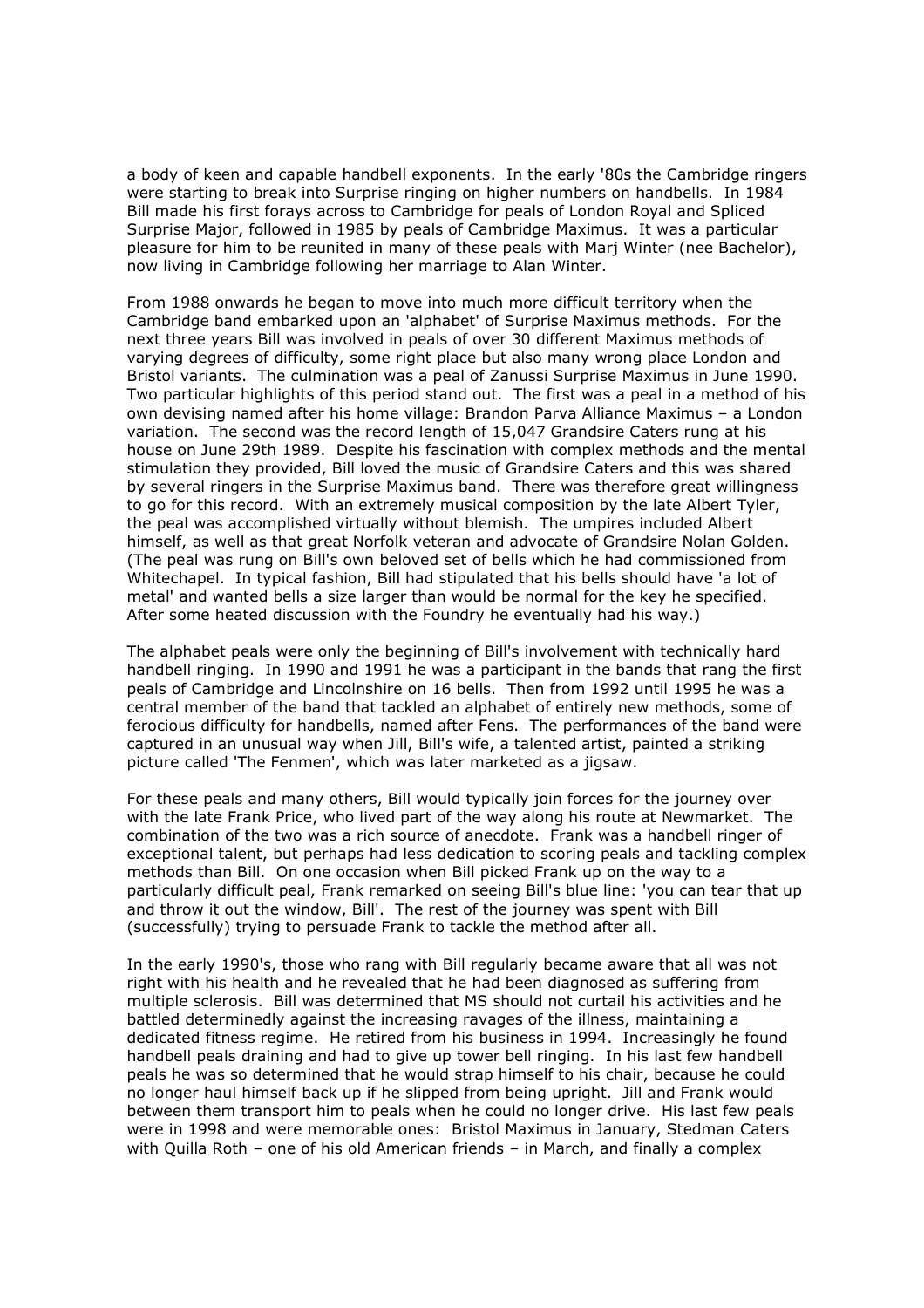composition of Stedman Cinques on May 13th. His last tower bell peal was at St Michael's Cornhill in May 1991. In total he rang 709 peals.

Bill's inability to ring any further peals by no means quenched his thirst for new projects. He had assiduously tape recorded most of the Fens methods and 16 bell peals and set himself to learning how to edit these recordings and produce tapes and CDs of them. This project absorbed him from many years and was only completed around the time of his death. He was still able to enjoy ringing vicariously when members of the handbell band would periodically visit to ring a peal, with Bill listening attentively from downstairs to the sounds emerging from Jill's studio upstairs.

Outside of ringing, Bill set himself to learn a new language – German. In typical fashion this was no mere dalliance with the language but a full-blooded assault, involving visits to Germany and intensive tuition and vocabulary learning. His efforts resulted in his achieving a distinction in the highest qualification in the German language awarded by the Goethe Institute.

Bill remained as active as possible until near the very end of his life. Unfortunately he developed a chest infection which he was unable to fight and died on Easter Monday 2009. At his funeral tributes were paid by his two sons, Edward and Richard, David Brown and his German teacher, Kathy Norris. Those who knew him recognise Bill as a remarkable man in many ways. His enjoyment of the music of ringing and energy for tackling the mental puzzles that handbell ringing threw up was inexhaustible. He was an inspirational leader and a superb and meticulous organiser. He was a very courageous and extremely determined man, never willing to admit defeat in anything he undertook, nor to accept that others should do so. We shall miss him enormously.

Paul Cattermole (Dept of Education 1963-1964) died on 31 July 2009.

Maureen Gardiner writes in the Ringing World:

Paul gave a lifetime to bells and bellringing.

He learned to ring in Beccles as a 12 year old living opposite the church when his curiosity was aroused by the sound of bells on practice night. In Norwich, where aged eight he had won a scholarship to the Norwich School, he joined the St Giles practice. He also hauled his friend Peter Adcock along, an early manifestation of a lifelong ability to involve others in ringing. By the age of 16 he was teaching fellow youngsters and forming bands.

Paul's parents moved to Worcester and he did A levels at Bromsgrove High School, being firmly directed towards mathematics as a degree subject despite his love of history. At university in London and Oxford his peal ringing took off, and his ringing repertoire widened considerably. However he came to hate urban life in London and this profoundly influenced his future.

As a mathematics teacher at the King's School in Worcester, Paul's willingness to take on outside activities meant that he built up an array of other responsibilities, teaching sailing, as a Scout leader, and running the school's Activity Centre in the Brecon Beacons at weekends and in the holidays. He also rang extensively and taught ringers (of course!) and most importantly he met Barbara, then teaching at the Girls' Grammar School. They shared many interests including a love of the outdoors and of walking, and together they started the Schools Ringing Society. They married in 1973 and moved to Norwich with Paul's appointment as Head of Mathematics at the Norwich School. A year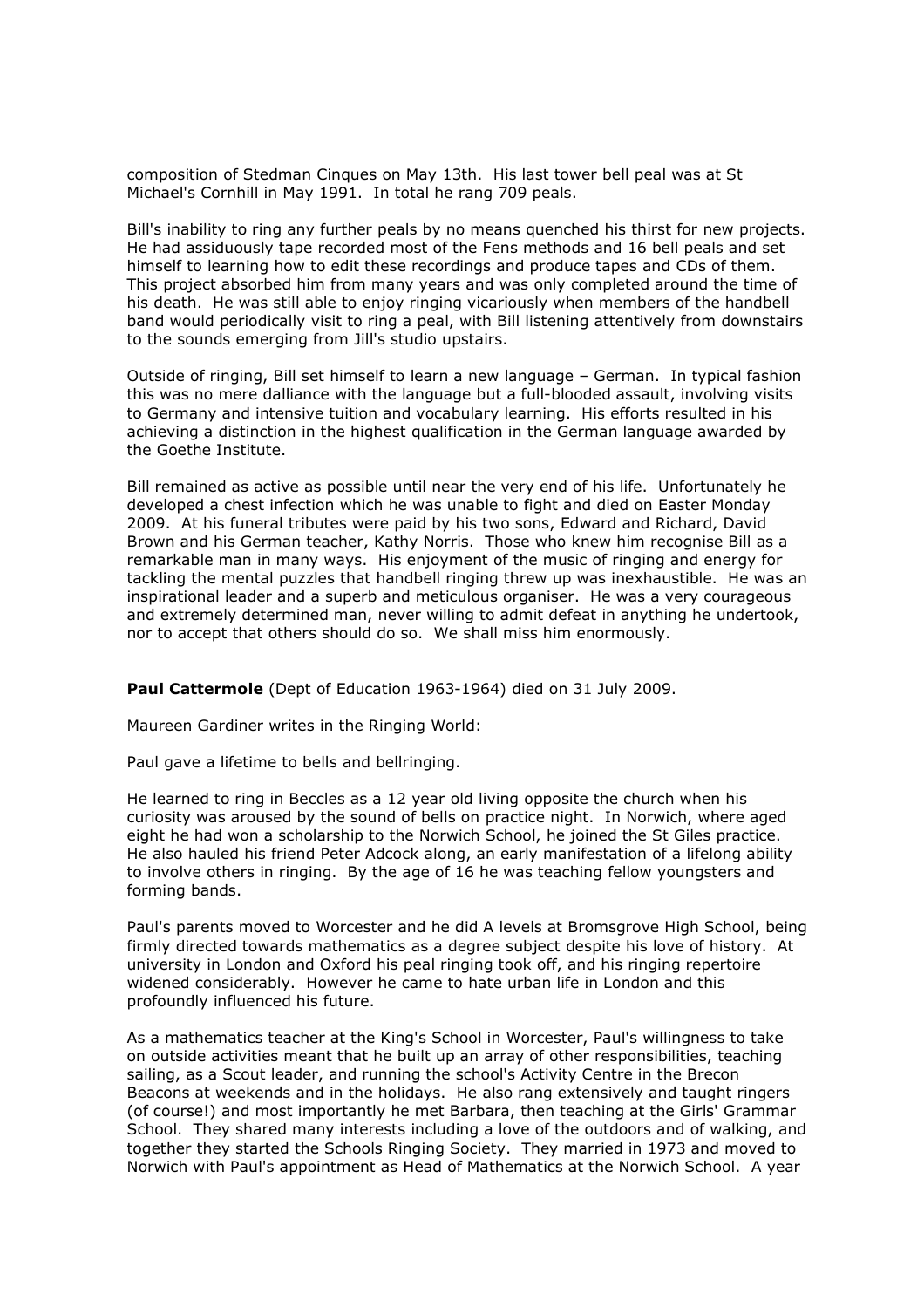later they settled in the South Norfolk village of Tharston, Paul's home for the rest of his life and where their daughters Alice and Sarah grew up.

Paul's interest in church buildings started in school holidays, travelling with his father around Norfolk. Thus began a fascination with the archaeology and history of bells and their churches. This matured into an immense and scholarly knowledge which underpinned his roles as Diocesan Bells Advisor, first in Worcester and for 31 years in the Diocese of Norwich.

His research into the bells of the Norwich Diocese led to a PhD from London University in 1985, and he wrote many publications, books, monographs and local guides. He was elected a Fellow of the Society of Antiquaries of London in 2004 and was described as 'one of our best scholars at work on regional history'. His research was meticulous and he enjoyed its challenges. He loved cracking the 'code' of Medieval Latin, for example, a skill he taught himself.

As Norwich's Bell Advisor he immediately initiated inspection of all the diocese's towers, creating a database of enormous value for future projects and on-going maintenance. He also brought together a volunteer team dedicated to the support of belfry restoration. In the 30 years that followed he and they worked on 65 major restoration projects and many smaller ones. Paul had huge respect for craftsmanship, believing it to be as valuable a contribution to society as that of people who were 'educated'.

In restoration projects Paul excelled in finding solutions that reconciled the demands of conservation and the need to create sustainable ringing facilities for the community. His creative energy and wide knowledge often opened up unexpected opportunities and found ways forward to achieve them. Paul's masterly way with words made him formidable in argument, and he had some memorable confrontations. He also forged working relationships of deep mutual respect and his loss in restoration activities will be keenly felt.

Paul's influence in teaching also stretches down through the decades. The roll call of ringers that he taught is very large indeed. Paul was an inspired teacher, able to light the way to learning with a combination of clarity and enthusiasm which struck sparks of ambition. He was inclusive, equally ready to teach learner bands and advanced practices. If your interest was kindled and you were prepared to put the work in to learn, he was endlessly patient, totally focused on helping you. He had high standards and believed that good ringing, well learnt and well struck, was a fundamental aim and no-one who rang with him had any doubts about the need to achieve it!

Paul himself rang over 300 peals, 201 for the Norwich Association, He particularly enjoyed five and six bell methods and between 1965 and 1984 he held the Association record for the most Doubles methods to a peal. He did most of his ringing in rural Norfolk, valuing the tradition of ringing in country churches and doing much to maintain it.

He contracted aspergillosis, possible from belfries or ancient documents. It was first evident in 2002, and although medical staff at London's Brompton Hospital finally eradicated it, the consequent damage was too great and he died weeks before his 68th birthday. New Buckenham church was packed for an intensely moving funeral service.

Paul could not have lived the life he did, or found such fulfilment without the support of a close and loving family, Barbara his wife, and Alice and Sarah.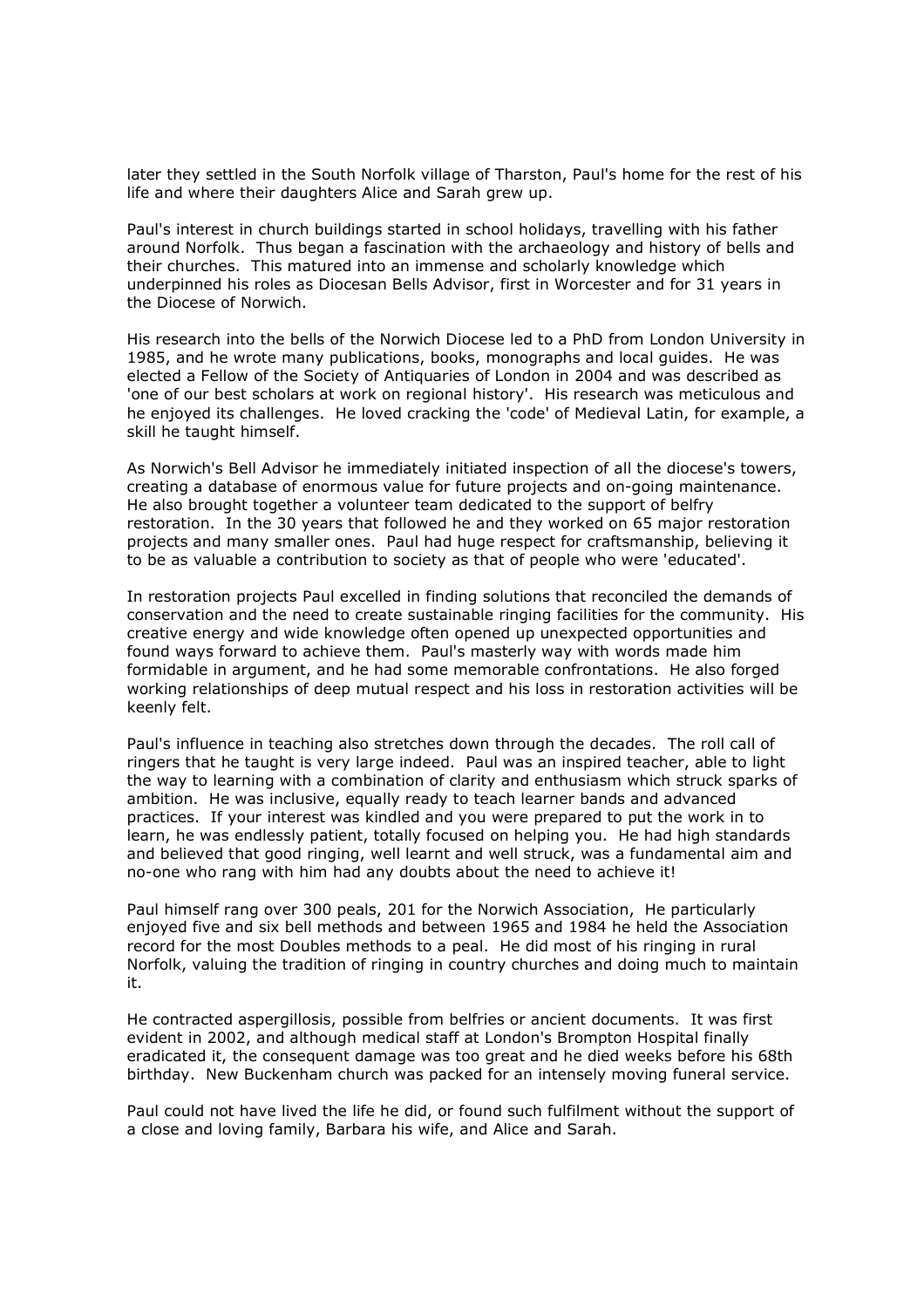Iolo Davies (Jesus College 1938-1940 and 1945-1947) died 5 April 2009.

Ellis Thomas writes in the Ringing World:

The following are extracts from a report that appeared in The Lion June 6th 1964, which was the weekly school newspaper of Cowbridge Grammar School produced by Iolo:

'"Look to, then. Treble's going... gone." Down come the red, white and blue salleys in order, each to fly upwards again and out of sight an instant later as the unseen wheels revolve, each carrying its load of up to three fifths of a ton of metal. Each bell somersaults, slowing down as it comes back to the point of balance mouth upwards; and in each case the clapper, its swing governed by its own centre of gravity, catches up, at three-quarter circle, with the upper side of the moving bell and hits it from within after another split second. Down they all come the other round at a pull on the tail end of the ropes, for the backstroke blow, the treble ringer trying to judge to perhaps a hundredth of a second the precise point of time at which to pull in order to lay his blow correctly behind the handstroke blow of the tenor. We are in rounds, and in a moment more El will say, "Go next time," and the Peal attempt will have begun.'

Iolo was born in Newport, S. Wales in 1920, but in his early childhood the family moved to the Mumbles, Swansea. There he excelled at the Grammar School both in the classroom and as a sportsman. Following his father, he studied the classics and was awarded a Meyricke scholarship to Jesus College, Oxford in 1938. Two years later he volunteered for the Royal Artillery, and served in Malta and Italy.

By the end of the war he was fluent in French, German and Italian, as well as Welsh. After the war he returned to Oxford, and played college rugby, rowed in the college eight, and completed his degree. In 1947 he was appointed classics master at Cowbridge Grammar School and became a boarding-house master. He was fully involved in the school and local community, playing rugby for the town fifteen. The school harriers, drama society and ringing society all benefited from his support. He established a weekly school magazine, The Lion, which ran until the Grammar School closed in the early '70s.

At some time in the 1950s he learned to ring at Cowbridge under the supervision of Robert E. (Ted) Coles, and his first peal of Grandsire Doubles on the tenor was in September 1954. The school boarding house was adjacent to Holy Cross church, and Iolo encouraged any pupils who joined the ringers; many learned to ring from time to time, but not all persevered. At the time I learned to ring in 1961, the band of active school ringers was quite small. Iolo himself rang the tenor, or trebled to doubles. However, with his encouragement the school band progressed and grew in numbers. By February 1962, The Lion reported on a quarter peal by pupils from the Grammar School and the Girls' High School.

'Today (Sunday) has been a great day in the annals of the School's campanologists, and indeed in the history of Cowbridge. For the first time since the bells were cast, and that was in Headmaster Durel's days in 1722 – and his name is on the Second bell as donor and benefactor – a Quarter Peal has been rung by a band consisting entirely of Cowbridge School pupils. The Quarter was rung for Morning Service today, and was of 1,260 Changes of Grandsire Doubles with 7, 6, 8 covering.'

Steady progress followed, resulting in a peal of Grandsire Doubles (with outside help) at Llanblethian – the first ever at the tower – by December 1963. In the same month another was rung by the school band alone, so in January 1964 The Lion reported: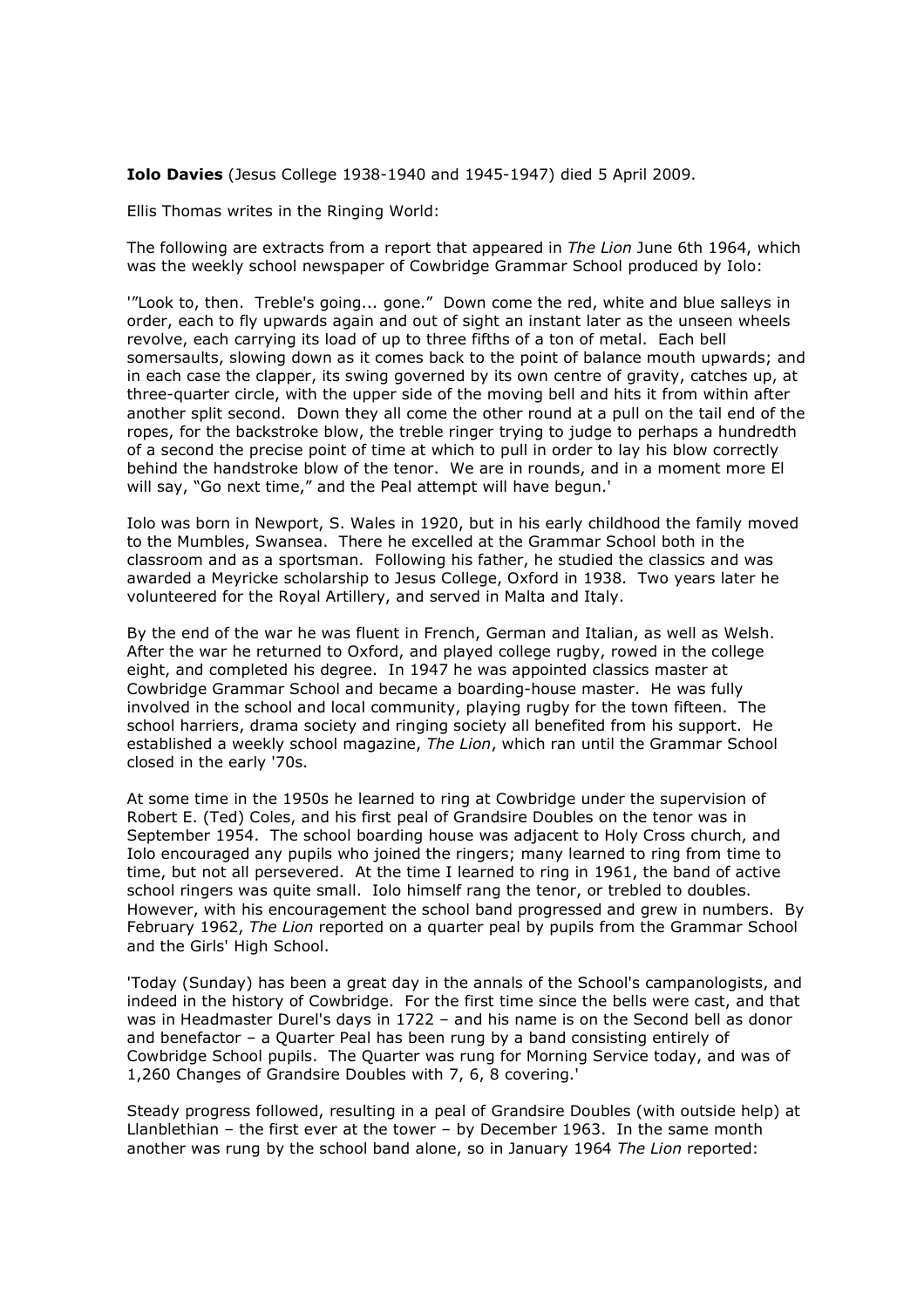'On December 17 Cowbridge Grammar School became the only school in Wales to have produced a school band of ringers to ring a full peal. This was doubles in 7 methods, at St Bride's Major, rung in 2 hours 43 minutes.'

In this period when the school ringers built up their skills, Iolo himself also progressed, including peals inside in 7 doubles m/v in 1965, Plain Bob Minor and Major in 1965 and 66, and Grandsire Triples in 1972. The annual camp that he ran at Llangorse near Brecon expanded to accommodate ringers as well as his classics pupils. Under his influence, the Cowbridge Grammar School Society of Change Ringers was formally established during a ringing tour in the Birmingham area. Iolo served the Llandaff and Monmouth Diocesan Association in several capacities: he was Master in 1967, Llandaff Branch Secretary for five years, and for many years he printed the Annual Report of the Association.

But shortly after, great changes arose. In 1971, on the retirement of the previous head, Iolo was appointed Headmaster, a post he held until 1973 – the last Headmaster of Cowbridge Grammar School. This was a period of bitter argument over comprehensive education and the future of education in Cowbridge. Given his commitment to the grammar school principal and to the boarding house, Iolo felt that he had no choice but to fight for what he believed in at whatever personal cost; he was supported in this battle by Josephine whom he married in 1973. When, despite a county-wide petition of many thousands urging that the school should continue in its present form, the County Council decided in favour of establishing a comprehensive school in Cowbridge, Iolo resigned.

Alas, the closure of Cowbridge Grammar School took its toll on Iolo's health. For a year he worked on the Talyllyn Railway project (steam trains and Talyllyn, in particular, were also abiding interests of his). Being a natural teacher he missed the school life and in September 1974 he returned to teaching at a school in Aberystwyth. While in mid Wales he continued ringing, including with the Welsh Colleges' Society. In September 1977 he was the Office Manager of The Ringing World for a time and wrote a column for young ringers, but he later returned to teaching at Papplewick School in Ascot, then taught until his retirement at Dean Close School in Cheltenham. It was in Cheltenham that he died in April. A peal was rung in Llanblethian on the day of the memorial service held in Cowbridge.

Although he himself never rang advanced methods, his publicity attracted recruits while his supporting role enabled others to progress, and the Exercise is the richer for this. From my personal viewpoint, he was instrumental in bringing me together with my future wife, and he was at our wedding in 1970.

With help from the Llandaff and Monmouth Diocesan Association, the Swansea and Brecon D.G., and the Welsh Colleges' Society, plus PealBase (after June 1965) it has been established that Iolo rang 27 peals.

During our visits to Llangorse, we continued our quest to renovate bells in silent towers, but the six in St Paulinus church needed work beyond our capacity. The tenor was cast by Evan Evans of Chepstow, like Cowbridge, and is a bell with a fine tone. Dove lists them as unringable and unsafe, and they do not appear on the Swansea and Brecon website. It would be a wonderful tribute to Iolo if these bells could be rehung.

Also in the RW printed just after the obituary:

'...this amazing Exercise, first invented in the seventeenth century by old Fabian Stedman. Perhaps, in that tormented century of civil war and religious strife, old Fabian